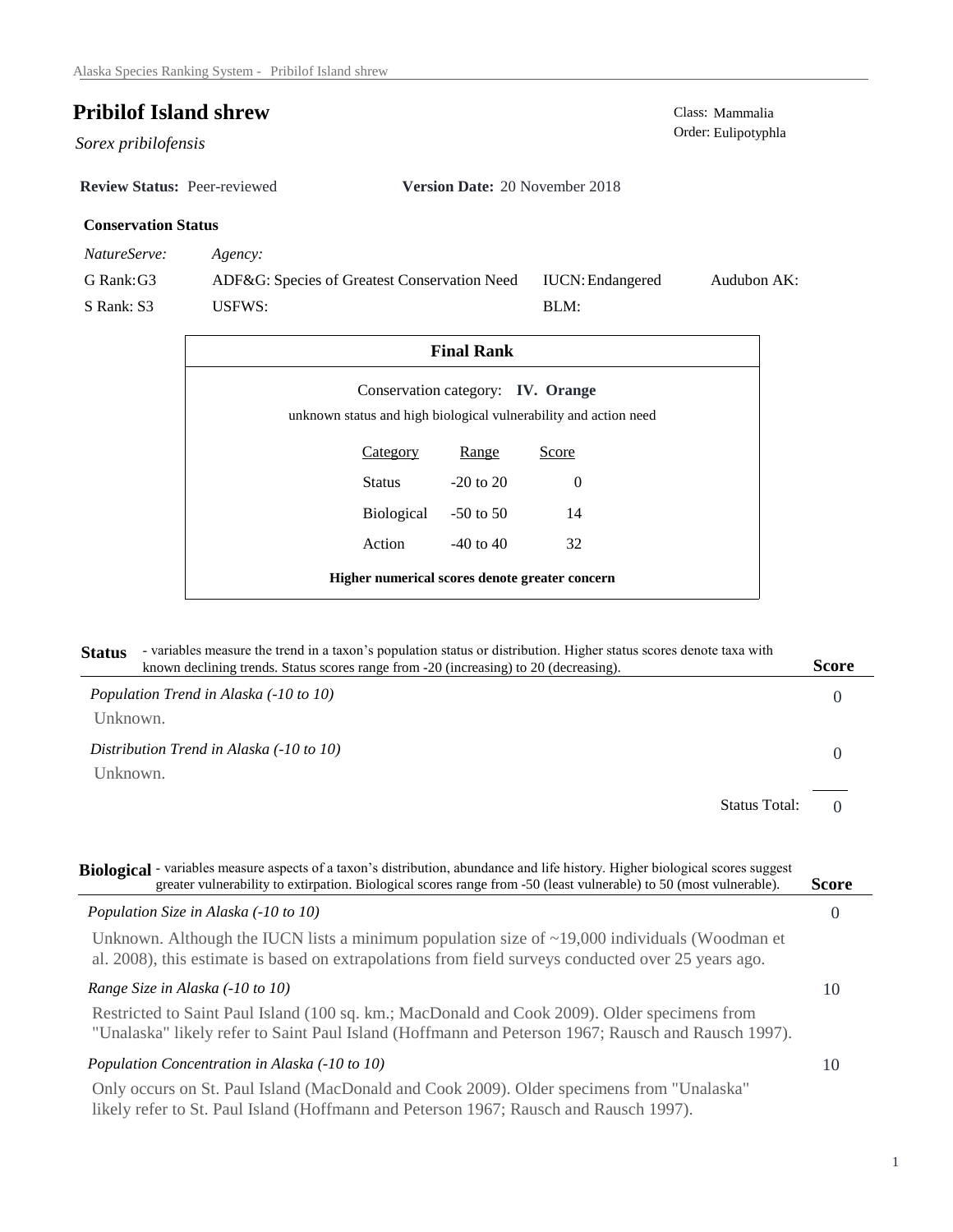# *Reproductive Potential in Alaska*

| Age of First Reproduction (-5 to 5) |  |
|-------------------------------------|--|
|                                     |  |

Unknown, but given its very short life expectancy,  $\langle 2 \rangle$  years. The closely related S. cinereus attains sexual maturity in <2 years (Whitaker 2004).

#### Number of Young (-5 to 5)

Unknown, but the closely related S. cinereus has an average litter size of 7 young and two to three litters per year (Whitaker 2004).

#### *Ecological Specialization in Alaska*

### Dietary (-5 to 5)

Little is known about the diet of S. pribilofensis. Other Alaskan shrew species feed primarily on terrestrial invertebrates (Whitaker 2004; Eckrich et al. 2018; O'Brien et al. 2018). Because invertebrates are an ephemeral and potentially unpredictable food source, we rank this question as B- Moderately adaptable with key requirements common.

### Habitat (-5 to 5)

Inhabits coastal tundra sites (Byrd and Mendenhall 1986). Preferred habitats have tall vegetation and a well-developed litter layer, and include tall grasses and forbs such as beach rye (Elymus arenarius) and wild celery (Angelica lucida) (Byrd and Mendenhall 1986; Byrd and Norvell 1993). Also reported from the village of St. Paul (Byrd and Mendenhall 1986). Habitat preferences might change with abundance (Byrd and Mendenhall 1986), but this idea has not been investigated.

Biological Total:

| Action - variables measure current state of knowledge or extent of conservation efforts directed toward a given taxon.<br>Higher action scores denote greater information needs due of lack of knowledge or conservation action. Action<br>scores range from -40 (lower needs) to 40 (greater needs).                                                                                                                                                                                                                                                                                                | Score |
|------------------------------------------------------------------------------------------------------------------------------------------------------------------------------------------------------------------------------------------------------------------------------------------------------------------------------------------------------------------------------------------------------------------------------------------------------------------------------------------------------------------------------------------------------------------------------------------------------|-------|
| Management Plans and Regulations in Alaska (-10 to 10)                                                                                                                                                                                                                                                                                                                                                                                                                                                                                                                                               |       |
|                                                                                                                                                                                                                                                                                                                                                                                                                                                                                                                                                                                                      | 10    |
| Listed as unclassified game in Alaska with no bag limit and no closed season (ADFG 2018c).                                                                                                                                                                                                                                                                                                                                                                                                                                                                                                           |       |
| Knowledge of Distribution and Habitat in Alaska (-10 to 10)                                                                                                                                                                                                                                                                                                                                                                                                                                                                                                                                          | 2     |
| Appears to be restricted to St. Paul Island. It has not been found on St. George Island (Byrd and<br>Norvell 1993) and older specimens from "Unalaska" likely refer to St. Paul Island (Hoffmann and<br>Peterson 1967; Rausch and Rausch 1997), though this assumption has not been confirmed through<br>molecular analyses (MacDonald and Cook 2009). Although general habitat associations have been<br>described (Byrd and Mendenhall 1986; Byrd and Norvell 1993), very little is known about<br>distribution and habitat preferences on St. Paul Island (MacDonald and Cook 2009; ARCTOS 2016). |       |
| Knowledge of Population Trends in Alaska (-10 to 10)<br>Not currently monitored.                                                                                                                                                                                                                                                                                                                                                                                                                                                                                                                     | 10    |
| Knowledge of Factors Limiting Populations in Alaska (-10 to 10)                                                                                                                                                                                                                                                                                                                                                                                                                                                                                                                                      | 10    |
| Little is known about the ecology of S. pribilofensis. Because its range is restricted to a single island,<br>it is vulnerable to stochastic events and disturbances. Moreover, analyses of genetic diversity<br>indicate an almost complete lack of variation, even though this species is locally common (Hope et                                                                                                                                                                                                                                                                                  |       |

al., unpubl. data). This lack of variation has potentially important consequences for management and conservation efforts. Endoparasites have been collected (Olsen 1969; Hope et al., unpubl. data), including an association with a trematode (Genus: Maritrema) normally found in shorebirds (Hope et al., unpubl. data). It is unknown how these parasites affect population dynamics. Morphological and molecular analyses indicate strong levels of divergence from other Beringian shrews (Hoffmann and Peterson 1967; van Zyll de Jong 1982; Rausch and Rausch 1997; Demboski and Cook 2003; Hope et

14

-5

-3

1

1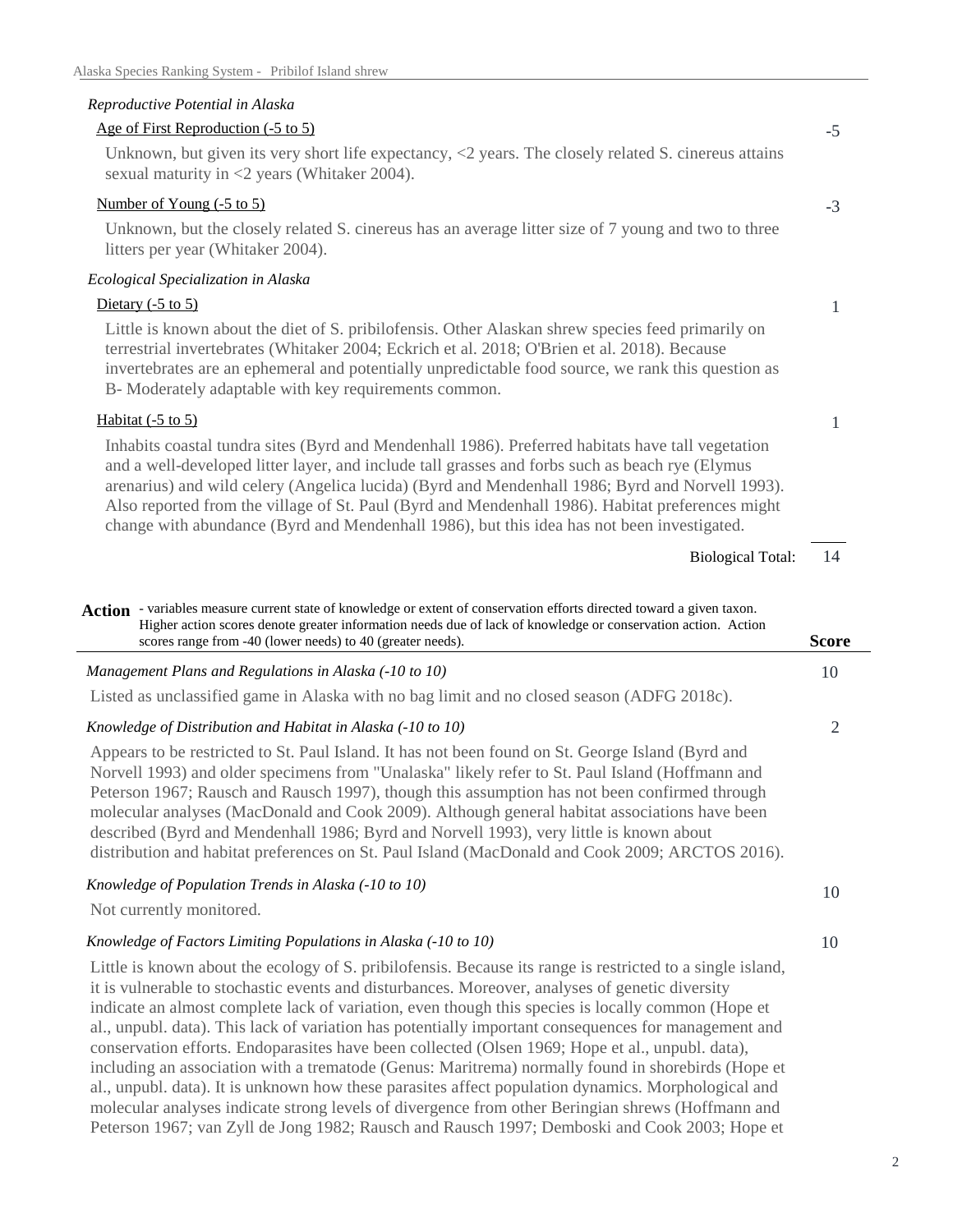al. 2012).

#### 32 Action Total:

| Harvest:                               | Not substantial   |
|----------------------------------------|-------------------|
| <b>Seasonal Occurrence:</b>            | Year-round        |
| <b>Taxonomic Significance:</b>         | Monotypic species |
| % Global Range in Alaska:              | $>10\%$           |
| % Global Population in Alaska: Endemic |                   |
| Peripheral:                            | N٥                |

Supplemental Information - variables do not receive numerical scores. Instead, they are used to sort taxa to answer specific biological or management questions.

#### **References**

Alaska Department of Fish and Game (ADFG). 2020a. 2020-2021 Alaska hunting regulations. Alaska Department of Fish and Game. Juneau, AK, USA.

ARCTOS. 2016. ARCTOS database: Fish, amphibian, mammal, bird and reptile collections. University of Alaska Museum of the North, Fairbanks, AK, USA. Available online: http://arctos.database.museum/

Byrd, G. V., and V. M. Mendenhall. 1986. Habitat use by the Pribilof shrew in summer. U.S. Fish and Wildlife Service, Anchorage, AK, USA.

Byrd, G. V., and N. Norvell. 1993. Status of the Pribilof shrew based on summer distribution and habitat use. Northwestern Naturalist 74(2):49–54. DOI: 10.2307/3536793

Demboski, J. R., and J. A. Cook. 2003. Phylogenetic diversification within the Sorex cinereus Group (Soricidae). Journal of Mammalogy 84(1):144-158. DOI: 10.1644/1545-1542(2003)0842.0.CO;2

Eckrich, C. A., E. A. Flaherty, and M. Ben-David. 2018. Functional and numerical responses of shrews to competition vary with mouse density. PLoS ONE 13(1):e0189471. DOI: 10.1371/journal.pone.018947

Hoffmann, R. S., and R. S. Peterson. 1967. Systematics and zoogeography of Sorex in the Bering Strait area. Systematic Zoology 16(2):127-136. DOI: 10.2307/2411404

Hope, A. G., K. A. Speer, J. R. Demboski, S. L. Talbot, and J. A. Cook. 2012. A climate for speciation: rapid spatial diversification within the Sorex cinereus complex of shrews. Molecular Phylogenetics and Evolution 64(3):671-684. DOI: 10.1016/j.ympev.2012.05.021

MacDonald, S. O., and J. A. Cook. 2009. Recent mammals of Alaska. University of Alaska Press, Fairbanks, AK, USA.

O'Brien, S. L., J. A. Cook, and S. D. Newsome. 2018. Niche differentiation among small mammals of the Alexander Archipelago in southeastern Alaska. Journal of Mammalogy 99(1):108-116. DOI: 10.1093/jmammal/gyx141

Olsen, O. W. 1969. Hymenolepis pribilofensis n. sp. (Cestoda: Hymenolepididae) from the Pribilof shrew ( Sorex pribilofensis Merriam) from the Pribilof Islands, Alaska. Canadian Journal of Zoology 47(3):449–454.

Rausch, R. L., and V. R. Rausch. 1997. Evidence for specific independence of the shrew (Mammalia: Soricidae) of St. Paul Island (Pribilof Islands, Bering Sea). Zeitschrift für Säugetierkunde (Mammalian Biology) 62(4):193–202.

van Zyll de Jong, C. G. 1982. Relationships of amphiberingian shrews of the Sorex cinereus group. Canadian Journal of Zoology 60(7):1580–1587. DOI: 10.1139/z82-208

Whitaker, J. O., Jr. 2004. Sorex cinereus. Mammalian Species 743:1-9.

Woodman, N., F. Reid, and J. Matson. 2008. Sorex pribilofensis. The IUCN Red List of Threatened Species 2008:e.T20391A9194937. DOI: 10.2305/IUCN.UK.2008.RLTS.T20391A9194937.en. Accessed 22-Mar-2018.